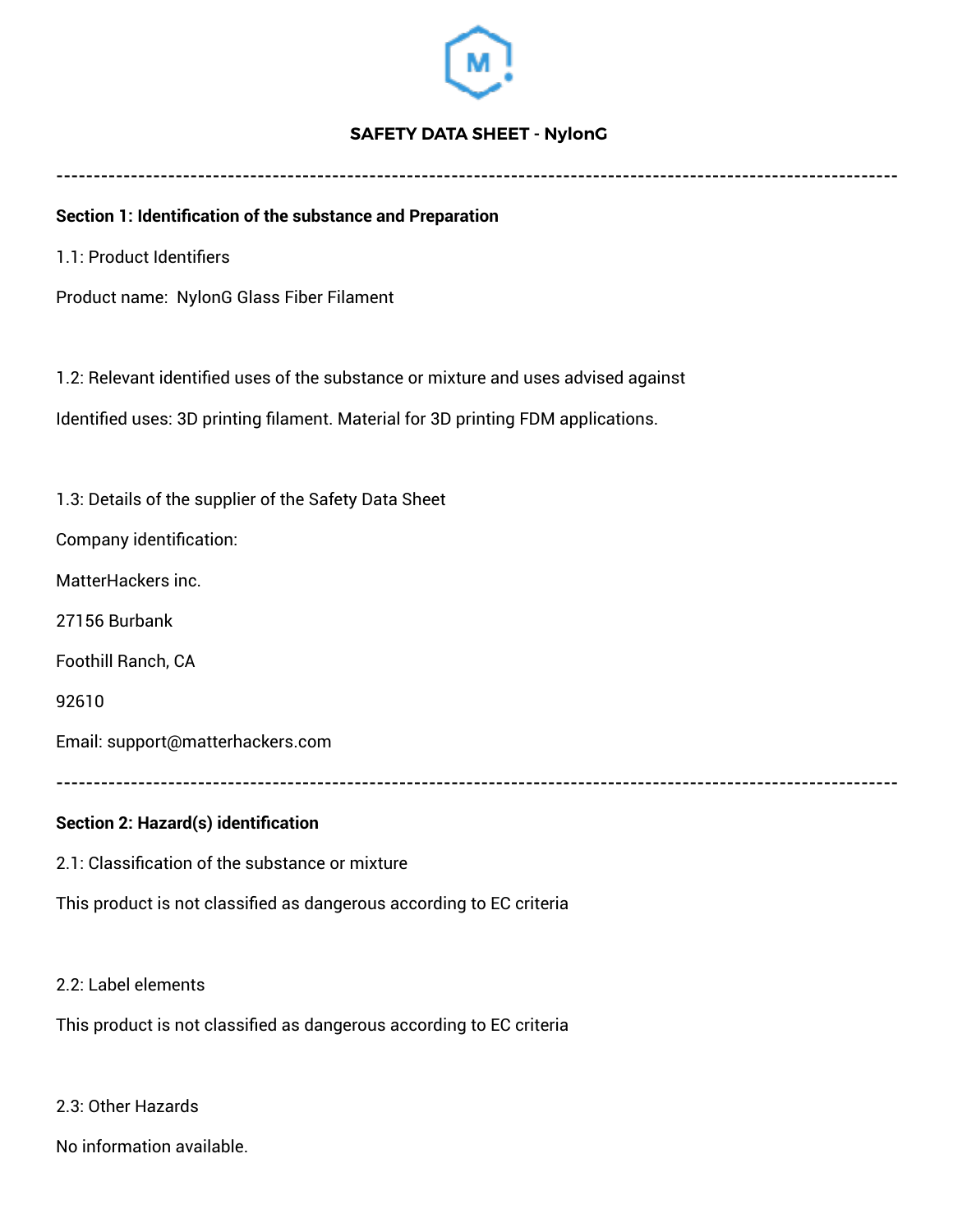### **Section 3: Composition/Information on ingredients**

Description: Polyamide 12 – glass fibers – additives/modifiers --- This product is a Mixture.

Dangerous Components: N/A

Additional information: For the wording of the listed risk phrases refer to section 16

**-----------------------------------------------------------------------------------------------------------------**

**-----------------------------------------------------------------------------------------------------------------**

#### **Section 4: First aid measures**

4.1: Description of first aid measures

General Advice: First Aid responders should pay attention to self-protection and use the recommended protective clothing.

Inhalation: Move person to fresh air; if effects occur, consult a physician.

Skin contact: Wash skin with plenty of water. With prolonged skin irritation, seek first aid or medical attention. After contact with the molten product, cool rapidly with cool water, do not pull solidified product from the skin and seek medical treatment.

Eye contact: Flush eyes thoroughly with water for several minutes. Remove contact lenses after the initial 1-2 minutes and continue flushing for several additional minutes. If effects occur, consult a physician.

Ingestion: If swallowed, seek medical attention.

4.2: Most important symptoms and effects, both acute and delayed No further relevant information available

4.3: indication of medical attention and special treatment needed No further relevant information available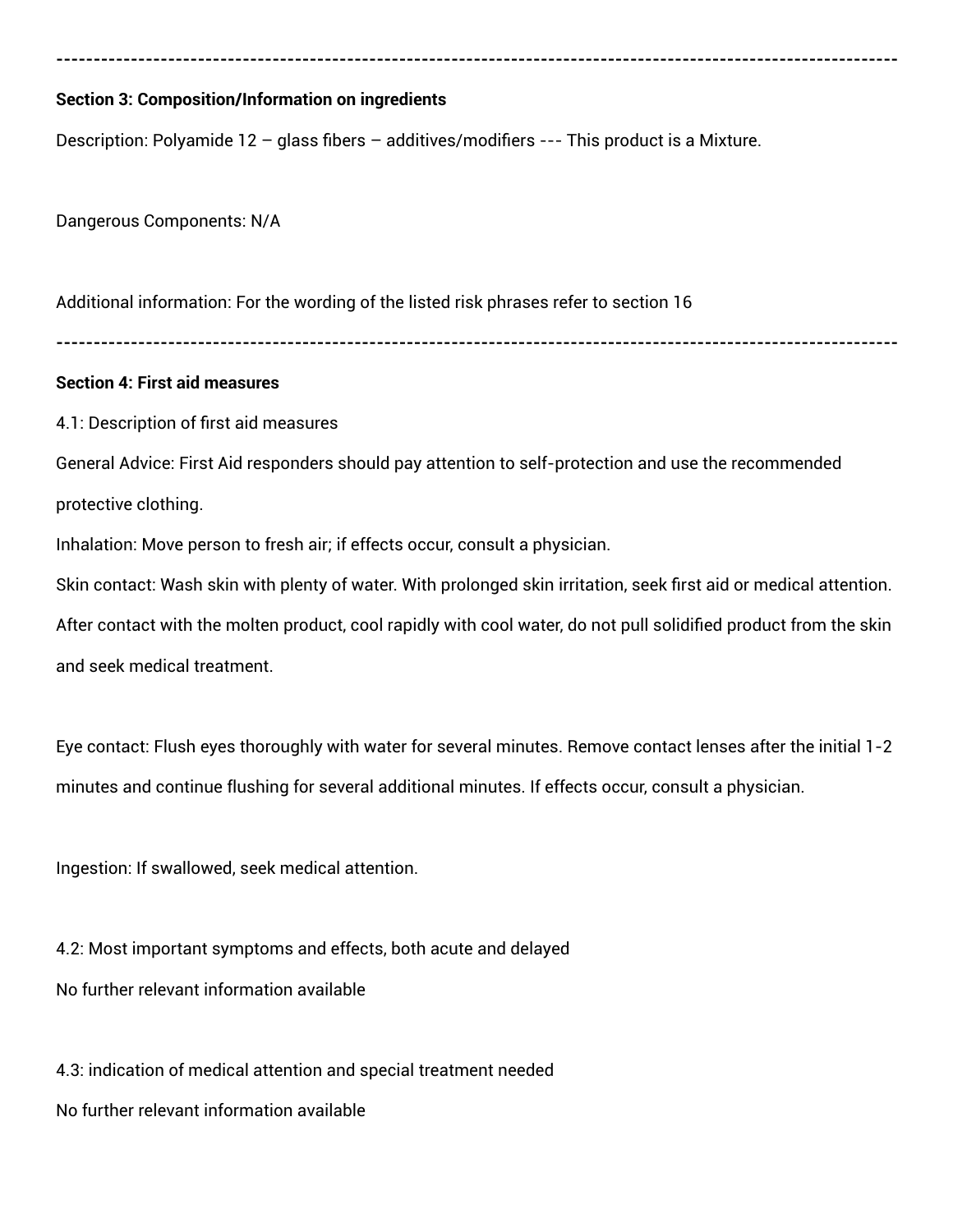# **Section 5: Firefighting measures**

# 5.1: Extinguishing media

Water fog or fine spray. Dry chemical fire extinguishers. Carbon dioxide fire extinguishers. Foam.

**-----------------------------------------------------------------------------------------------------------------**

5.2: Special hazards arising from the substance or mixture

Can be released in case of fire:

Carbon Monoxide (CO)

Carbon Dioxide (CO2)

Nitrogen Oxides (NOx)

Hydrogen Cyanide (HCN)

# **-----------------------------------------------------------------------------------------------------------------**

# **Section 6: Accidental release measures**

6.1: Personal precautions, protective equipment and emergency procedures Use self-contained breathing apparatus and protective fire fighting clothes

6.2: Environmental precautions

Prevent from entering into soil, ditches, sewers, waterways and/or groundwater.

6.3: Methods and materials for containment and cleaning up

Sweep up. Collect in suitable and properly labeled containers.

**-----------------------------------------------------------------------------------------------------------------**

# **Section 7: Handling and storage**

7.1: Precautions for safe handling

General Handling: No smoking, open flames or sources of ignition in handling and storage area. Good housekeeping and controlling of dusts are necessary for safe handling of product. Avoid breathing process fumes. Workers should be protected from the possibility of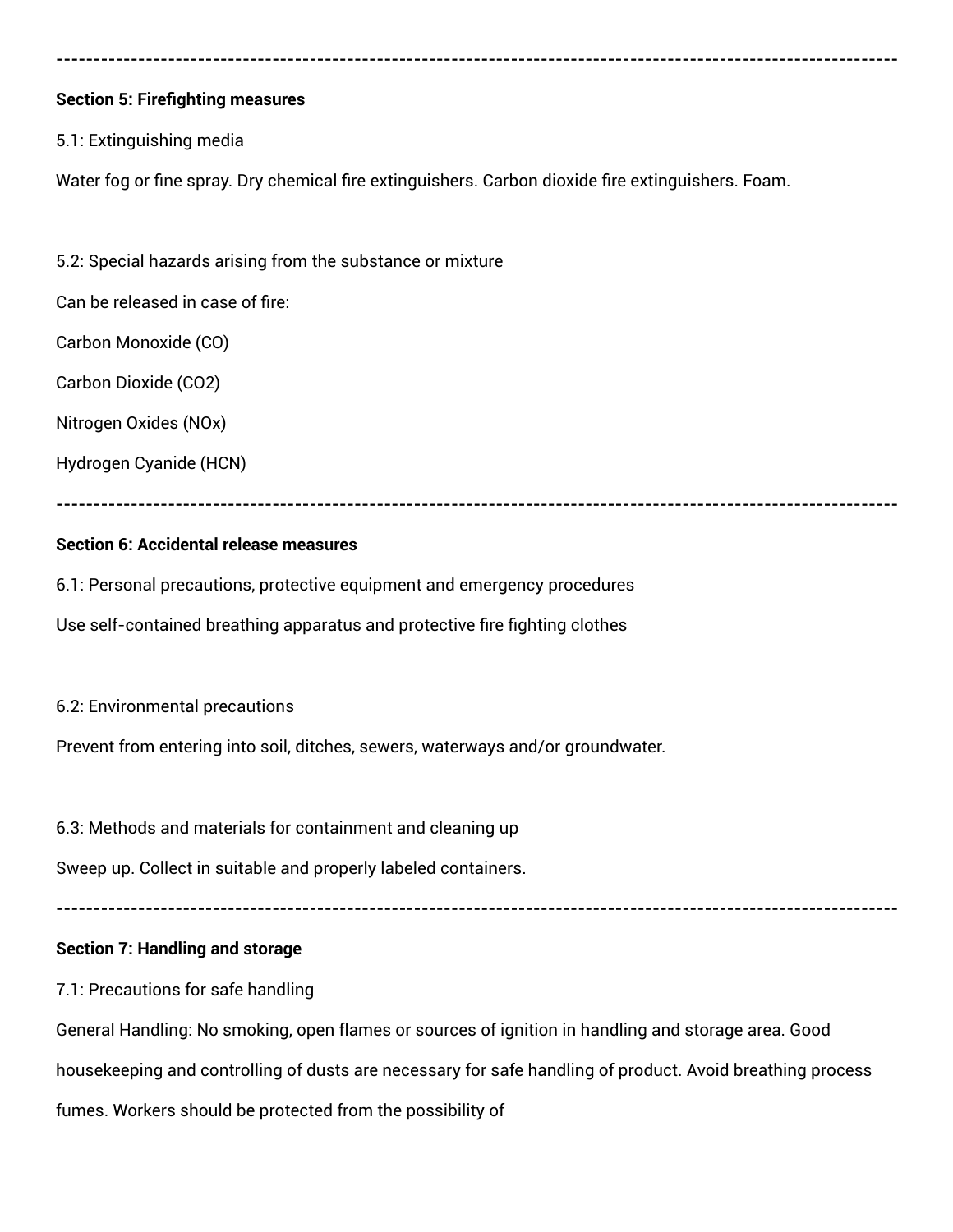contact with molten resin. Do not get molten material in eyes, on skin or clothing. Protect against electrostatic charges

7.2: Conditions for safe storage, including any incompatibilities storage

Store in accordance with good manufacturing practices, in a cool place and away from direct sunlight. Protect from humidity and keep away from water.

**-----------------------------------------------------------------------------------------------------------------**

### **Section 8: Exposure controls/personal protection**

8.1: Control parameters

None established.

8.2: Exposure Controls:

Personal protection

Eye/Face Protection: Use safety glasses (with side shields). Safety glasses (with side shields) should be consistent with EN 166 or equivalent. If there is a potential for exposure to particles which could cause eye discomfort, wear chemical goggles. Chemical goggles should be consistent with EN 166 or equivalent. If exposure causes eye discomfort, use a full-face respirator.

Skin Protection: No precautions other than clean body-covering clothing should be needed.

Hand protection: Chemical protective gloves should not be needed when handling this material. Consistent with general hygienic practice for any material, skin contact should be minimized. Use gloves with insulation for thermal protection (EN 407), when needed. Use gloves to protect from mechanical injury. Selection of gloves will depend on the task.

Respiratory Protection: Not necessary if room is well ventilated.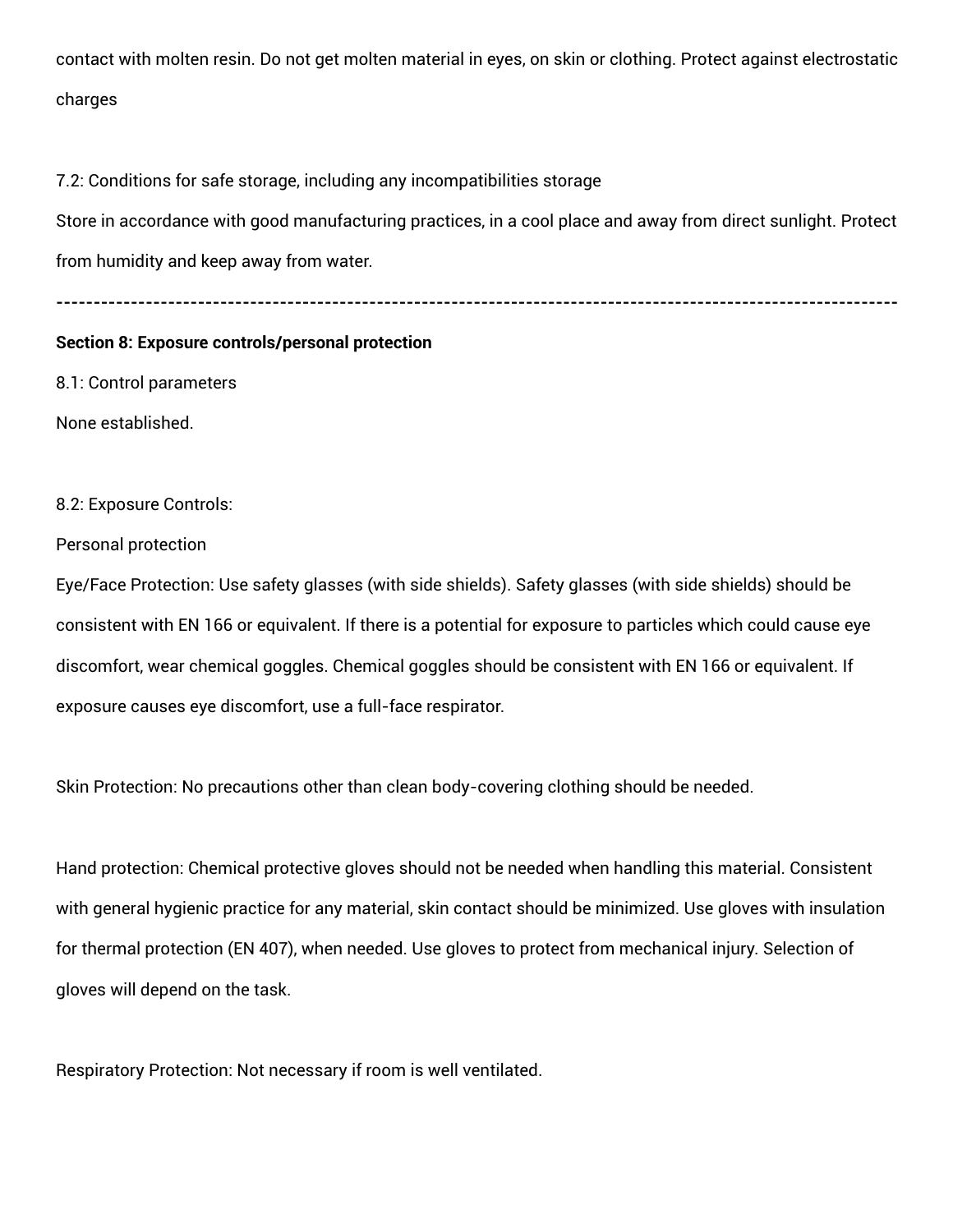Ingestion: Use good personal hygiene. Do not consume or store food in the work area. Wash hands before smoking or eating.

### Engineering Controls

Ventilation: Use local exhaust ventilation, or other engineering controls to maintain airborne levels below the exposure limit requirements or guidelines. If there are no applicable exposure limit requirements or guidelines, general ventilation should be

sufficient for most operations.

**-----------------------------------------------------------------------------------------------------------------**

### **Section 9: Physical and chemical properties**

9.1: Information on basic physical and chemical properties Appearance Physical state: solid Color: Translucent/Natural Odor: Nearly odorless Odor threshold: N/A

pH: N/A

Melting point: 178-190°C

Freezing point: N/A

Boiling point: N/A

Flash point: N/A

Flammability: N/A

Specific Gravity: 1.18g/cc

Solubility in water: Insoluble

Autoignition Temp product is not self igniting

Decomposition Temp.: >350°C

Oxidizing properties: N/A

Explosive properties: Product is not explosive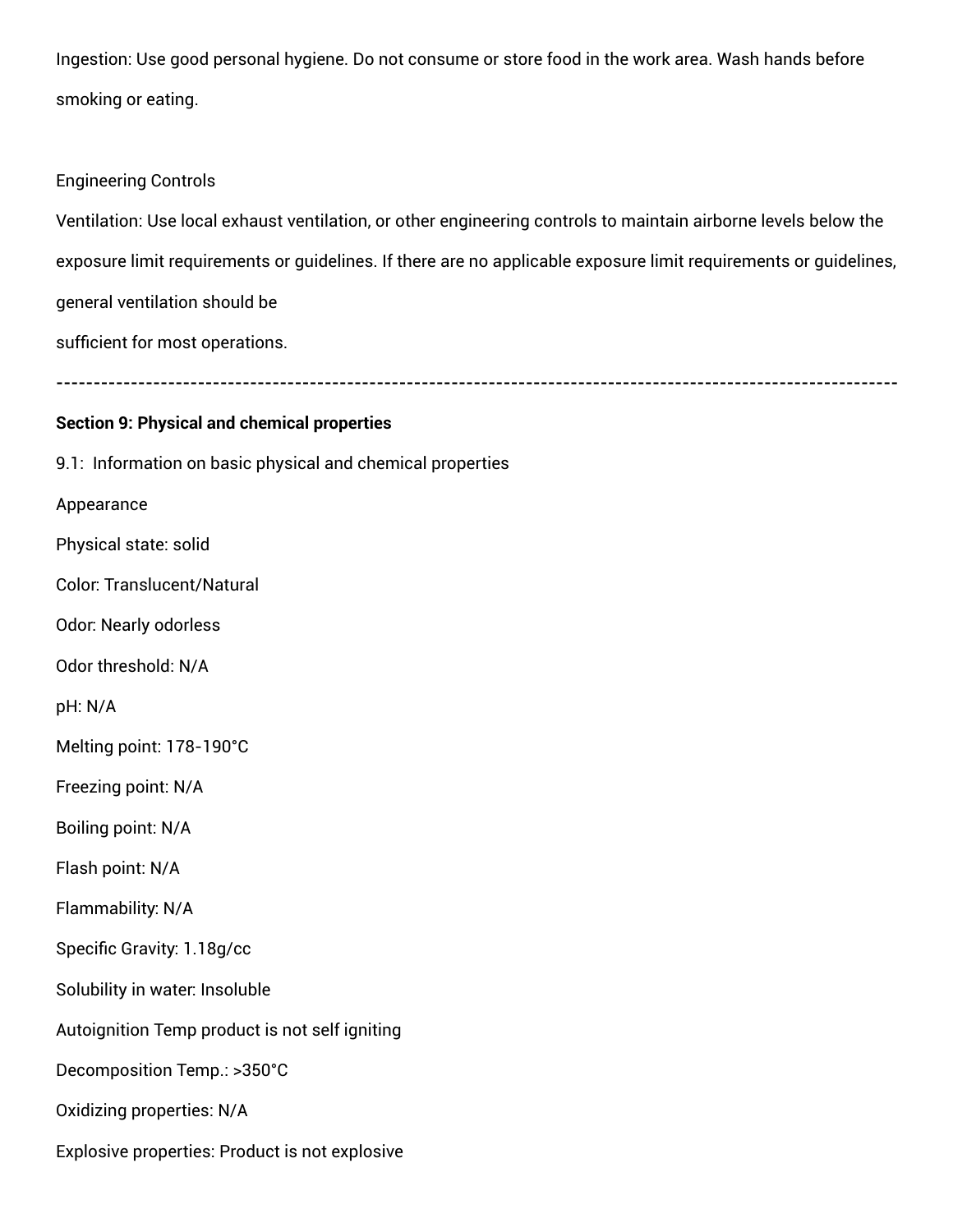Molecular Weight: N/A

**-----------------------------------------------------------------------------------------------------------------**

# **Section 10: Stability and reactivity**

10.1: Reactivity

Reacts with strong acids and oxidizing agents

10.2: Chemical stability

Stable

10.3: Possibility of hazardous reactions

This product is not capable of dust explosion in the form supplied. Enrichment with fine dust causes risk of dust explosion.

10.4: Conditions to Avoid

No further relevant information available.

10.5: Incompatible Materials

Strong acids, strong oxidizing agents

10.6: Hazardous decomposition products

None known.

**-----------------------------------------------------------------------------------------------------------------**

# **Section 11: Toxicological information**

11.1: Information on toxicological effects

Ingestion: Very low toxicity if swallowed. Harmful effects not anticipated from swallowing small amounts. May cause choking if swallowed.

Aspiration hazard: Based on physical properties, not likely to be an aspiration hazard.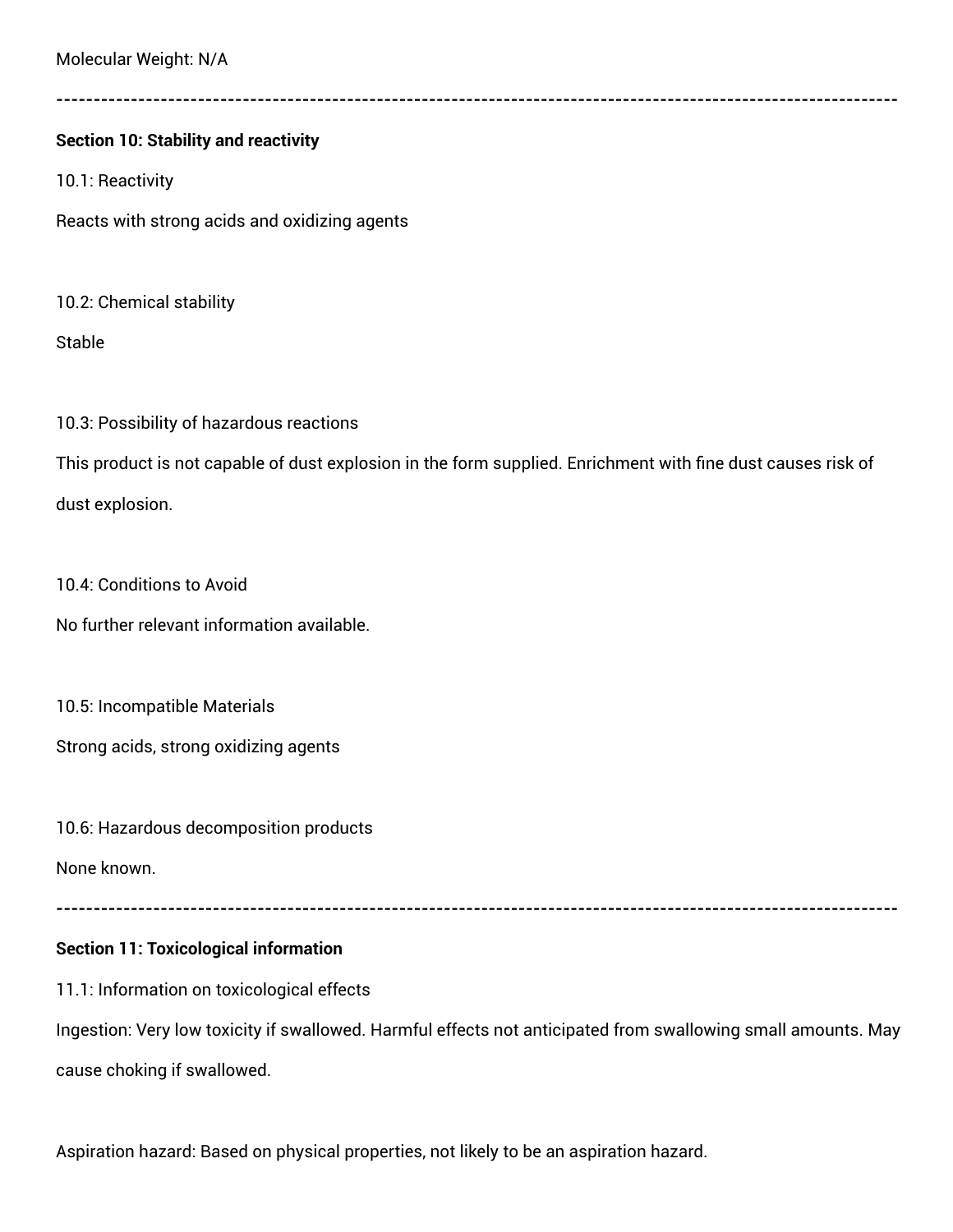Dermal: No adverse effects anticipated by skin absorption.

Inhalation: No adverse effects are anticipated from single exposure to dust.

Eye damage/eye irritation: Solid or dust may cause irritation or corneal injury due to mechanical action.

Elevated temperatures may generate vapor levels sufficient to cause eye irritation.

Skin corrosion/irritation: Prolonged contact is essentially non irritating to skin. Mechanical injury only. Under normal processing conditions, material is heated to elevated temperatures; contact with the material may cause thermal burns.

**-----------------------------------------------------------------------------------------------------------------**

#### **Section 12: Ecological information**

12.1: Toxicity

Not expected to be acutely toxic.

#### 12.2: Persistence and degradability

This water-insoluble polymeric solid is expected to be inert in the environment.

Surface photodegradation is expected with exposure to sunlight. No appreciable biodegradation is expected.

# 12.3: Bioaccumulative potential

No bioconcentration is expected because of the relatively high molecular weight.

# 12.4: Mobility in soil

In the terrestrial environment, material is expected to remain in the soil.

In the aquatic environment, material will sink and remain in the sediment.

**-----------------------------------------------------------------------------------------------------------------**

# **Section 13: Disposal considerations**

# 13.1: Waste treatment methods

For uncontaminated material disposal options include mechanical and chemical recycling or energy recovery. In some countries landfill is also allowed. For contaminated material the options remain the same, although